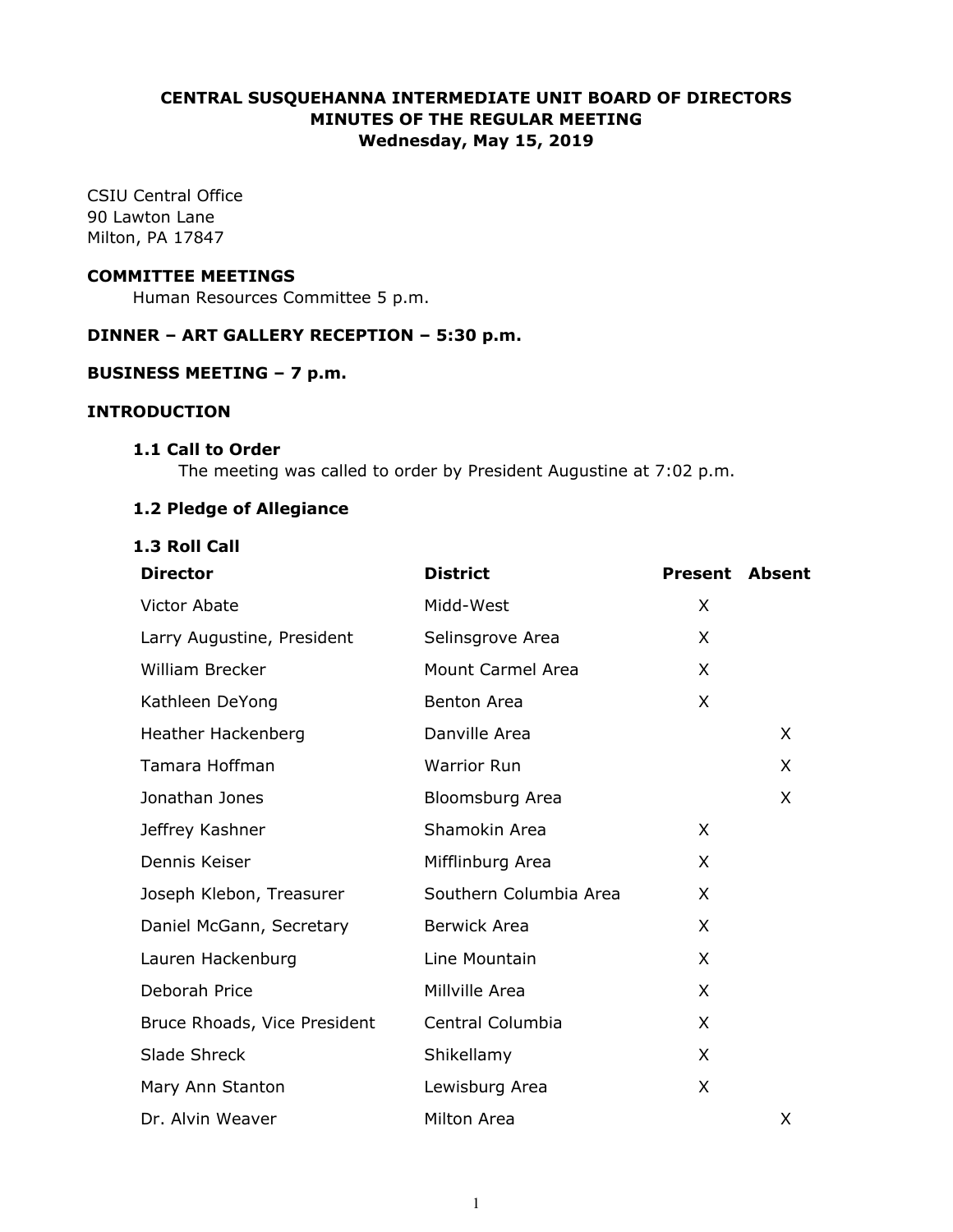## **1.4 Announcements**

President Augustine announced that an executive session regarding a personnel issue would be held later in the meeting.

The next regular monthly meeting will begin at 7 p.m. on Wednesday, June 19, 2019 at the CSIU central office.

# **1.5 Approval of Minutes (Attachment)**

Motion to approve the minutes of the meeting held on Wednesday, April 17, 2019 as presented.

Motion by Victor Abate, second by Dennis Keiser. Final Resolution: Motion passed unanimously. Yes: Victor Abate, Larry Augustine, William Brecker, Kathleen DeYong, Lauren Hackenburg, Jeffrey Kashner, Dennis Keiser, Joseph Klebon, Daniel McGann, Deborah Price, Bruce Rhoads, Slade Shreck, Mary Ann Stanton

# **1.6 CSIU Staff and Others in Attendance**

Lynn Cromley – Assistant Executive Director/Chief Administrative Officer Kenneth Erb – Facilities Coordinator Pam Karnes – Education Association Representative Dr. John Kurelja – Assistant Executive Director/Chief Academic Officer Amy Pfleegor – Board Recording Secretary/Executive Office Manager Brian Snyder – Director of Human Resources Jennifer Spotts – Communications Manager Jennifer Williams – Director of Special Education and Early Childhood Services

## **1.7 Spotlight Segment**

There was no spotlight presentation this month.

# **2. BOARD GOVERNANCE**

## **2.1 PSBA Voting Delegate**

The CSIU is entitled to appoint a voting member to participate in the 2019 PSBA Delegate Assembly on Friday, Oct. 18. The Assembly occurs at the conclusion of the regularly scheduled events of the PASA-PSBA School Leadership Conference. Mr. Brecker served as CSIU's representative for the past four years.

Directors asked Mr. Brecker to serve as the CSIU's representative for the 2019 PSBA Delegate Assembly.

# **3. BUDGET AND FINANCE COMMITTEE - Daniel McGann, Chair; William Brecker, Tamara Hoffman and Joseph Klebon, Committee Members**

## **3.1 Monthly Financial Statements (Attachments)**

Directors are asked to approve the following April 2019 financial statements:

- Financial Report;
- Program Balance Sheet; and
- General Fund Accounting Payment Summary. Funds for payment are available in program budgets.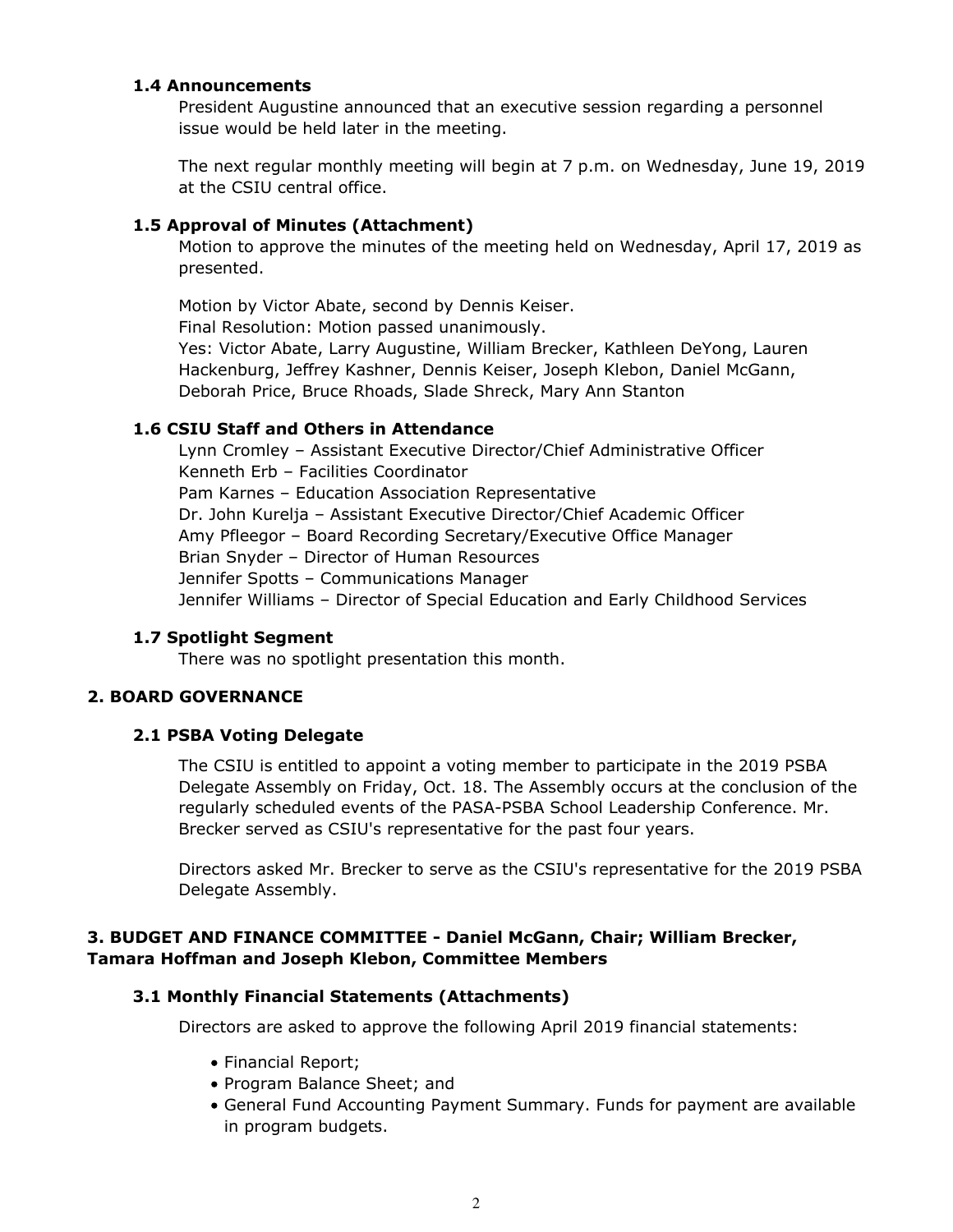Motion to approve monthly financial statements for April 2019 as presented.

Motion by Daniel McGann, second by Victor Abate. Final Resolution: Motion passed unanimously. Yes: Victor Abate, Larry Augustine, William Brecker, Kathleen DeYong, Lauren Hackenburg, Jeffrey Kashner, Dennis Keiser, Joseph Klebon, Daniel McGann, Deborah Price, Bruce Rhoads, Slade Shreck, Mary Ann Stanton

## **3.2 Purchase of Vehicles**

Administration recommends approval to purchase the following two cargo vans for CSIU programs, per the COSTARS 026-053 purchasing agreement:

- 2019 Ford Transit-250 Base Medium Roof Cargo Van from Whitmoyer Ford, Inc., Mount Joy, at a cost of \$28,500; funds are available in Head Start, Pre-K Counts and Special Education budgets.
- 2019 Dodge Grand Caravan SE from Zimmerman Enterprises, Inc., Sunbury, at a cost of \$25,990; funds are available in the Early Head Start budget.

Motion to approve the purchase of two cargo vans for early childhood and special education programs as presented.

Motion by Daniel McGann, second by Victor Abate.

Final Resolution: Motion passed unanimously.

Yes: Victor Abate, Larry Augustine, William Brecker, Kathleen DeYong, Lauren Hackenburg, Jeffrey Kashner, Dennis Keiser, Joseph Klebon, Daniel McGann, Deborah Price, Bruce Rhoads, Slade Shreck, Mary Ann Stanton

## **4. TECHNOLOGY/MARKETPLACE COMMITTEE - Bruce Rhoads, Chair; Jonathan Jones and Jeffrey Kashner, Committee Members**

## **4.1 Keystone Purchasing Network (KPN) Definite Quantity Line-Item Bids (Attachments)**

Directors are asked to approve KPN definite quantity line-item bid awards effective for the 2019-20 purchasing cycle as presented.

Fuel Oil/Diesel/Gasoline (July 1, 2019 to June 30, 2020 Delivery)

Motion to approve KPN definite quantity line-item bid awards as presented.

Motion by Bruce Rhoads, second by Dennis Keiser. Final Resolution: Motion passed unanimously. Yes: Victor Abate, Larry Augustine, William Brecker, Kathleen DeYong, Lauren Hackenburg, Jeffrey Kashner, Dennis Keiser, Joseph Klebon, Daniel McGann, Deborah Price, Bruce Rhoads, Slade Shreck, Mary Ann Stanton

# **5. HUMAN RESOURCES COMMITTEE - Dennis Keiser, Chair; Larry Augustine, Committee Members**

### **5.1 Full-Time Personnel**

## **New Employees — Non-Instructional Staff**

**Christina L. Herman**, Williamsport, received a master's degree from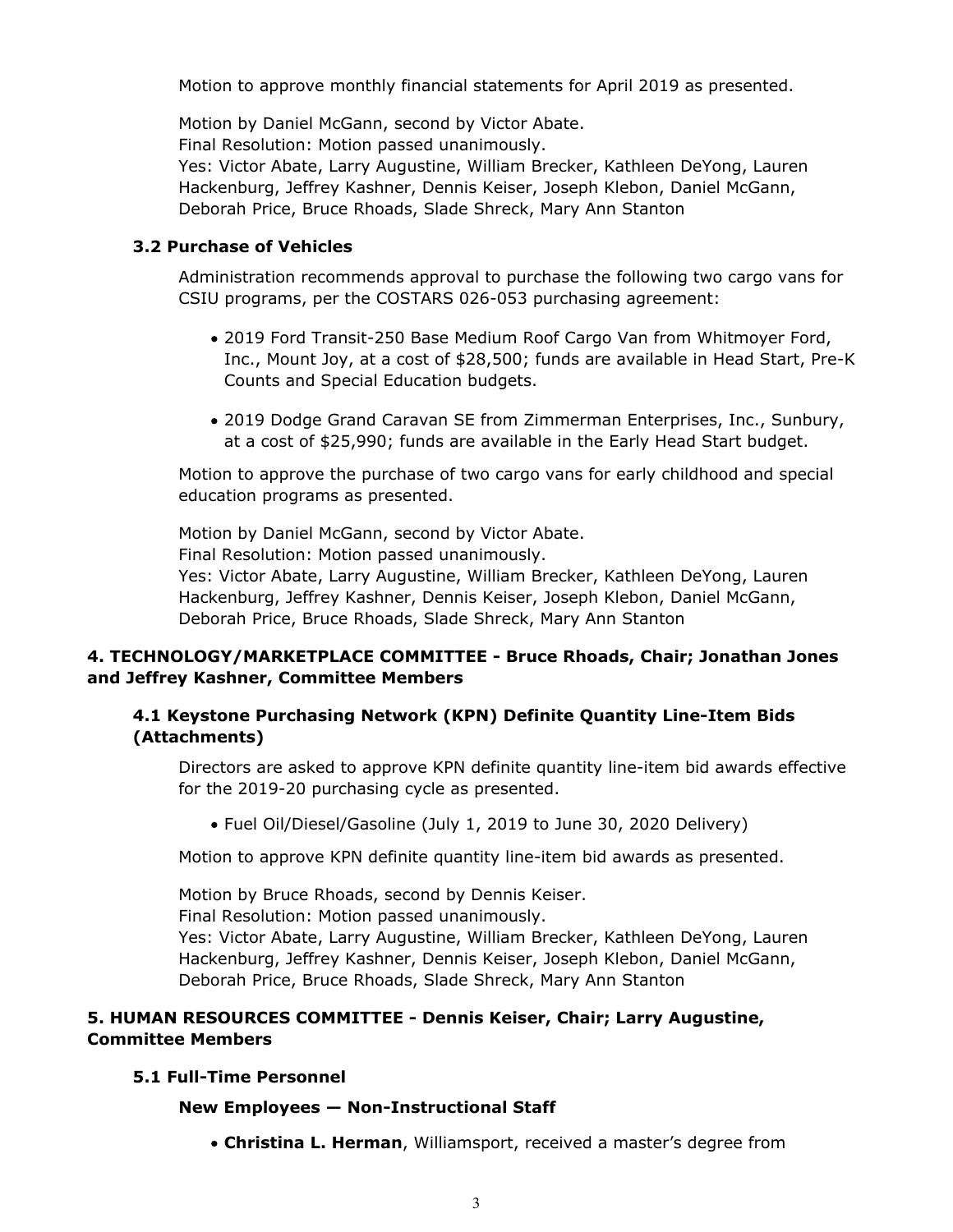Pennsylvania State University, University Park. She has been employed as a supervisor of special education and career services with Loyalsock Township School District, Williamsport. Ms. Herman is recommended as a **college and career readiness educational support specialist**, at an annual salary of \$80,203.75, effective July 1, 2019 (contingent upon receipt of required clearances). Funds for this new position are available in the staff development budget.

**Jesus Rodriguez**, Harrisburg, received a master's degree from University of Turabo, Gurabo, PR. He has recently been employed as a mechanic at Central PA Laundry, Shiremanstown, and was formerly a physical education teacher in Puerto Rico. Mr. Rodriguez is recommended as a **Migrant Education recruiter**, at an hourly rate of \$18.50 (\$36,075 annually), effective May 29, 2019 (contingent upon receipt of required clearances). Funds for this replacement position are available in the Migrant Education budget.

### **Position Transfers**

- **Ethan J. Emiliani**, from payroll technician/client support specialist at an annual salary of \$40,000 to **client support specialist**, also at an annual salary of \$40,000, effective May 16, 2019
- **Dawn M. Evans**, from Head Start family and health coordinator at a current hourly rate of \$15.43 (\$23,145 annually) to **Pre-K Counts family and health assistant**, at an hourly rate of \$16 (\$24,000 annually), effective May 16, 2019

## **Title Changes**

**Terri A. Locke**, from Early Childhood program supervisor to **supervisor of Early Childhood services and Head Start/Pre-K Counts programs**, effective May 16, 2019

### **Change of Start Date**

Directors previously approved the hire of **Ky W. Mahaffey**, Head Start assistant instructor, effective April 29, 2019. The start date has since been changed to Aug. 6, 2019.

### **Resignations**

- **Amanda R. Jones**, Pre-K Counts assistant instructor, effective April 17, 2019
- **Charles E. Peterson Jr.**, Chief Financial Officer, effective June 28, 2019
- **Catharine E. Cosoleto**, retiring as pre-school speech therapist, effective July 27, 2019
- **Kathleen A. Ditty**, classroom LPN associate, effective May 3, 2019
- **Michael I. Lindermuth Sr**., PIMS client support specialist III, effective May 27, 2019
- **Maggie E. Phelps**, client support specialist I, effective May 27, 2019
- **Julie A. Shumaker**, retiring as adult basic education instructor/trainer, effective Aug. 1, 2019
- **Linda S. Zeager**, Early Intervention instructional support program assistant, effective May 16, 2019

\*Please note that effective date listed above is the last paid working day

Motion to approve full-time personnel recommendations as presented.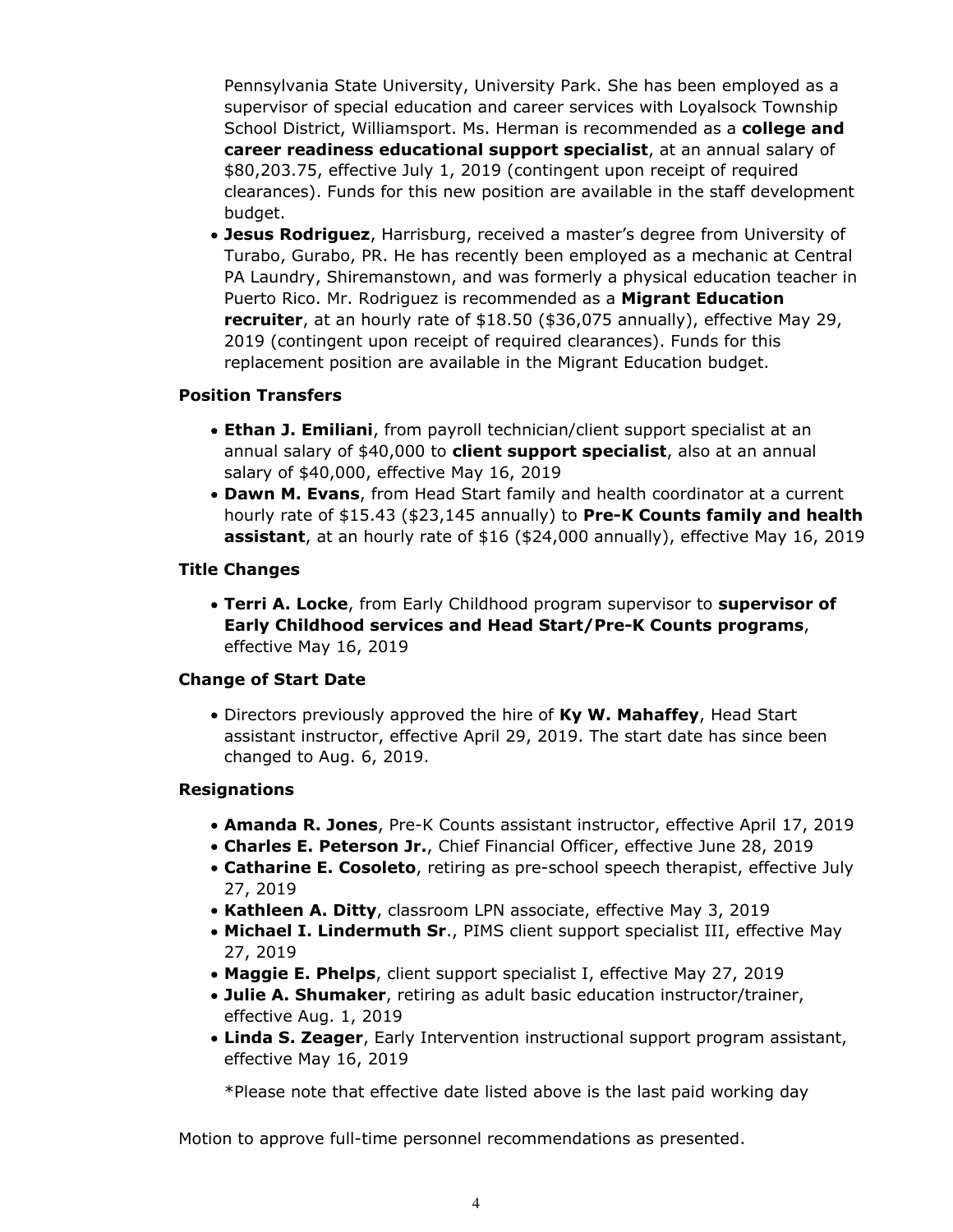Motion by Dennis Keiser, second by Joseph Klebon. Final Resolution: Motion passed unanimously. Yes: Victor Abate, Larry Augustine, William Brecker, Kathleen DeYong, Lauren Hackenburg, Jeffrey Kashner, Dennis Keiser, Joseph Klebon, Daniel McGann, Deborah Price, Bruce Rhoads, Slade Shreck, Mary Ann Stanton

### **5.2 Part-Time Personnel**

### **New Employees – Summer Work**

- **Michaela E. Harpster**, human resources intern, at an hourly rate of \$12, effective June 10, 2019 to Aug. 16, 2019 (contingent upon receipt of required clearances)
- **Grace Kline**, communications intern, at an hourly rate of \$12, effective May 21, 2019 to Aug. 30, 2019 (contingent upon receipt of required clearances)
- **Jaden Rice**, facilities intern, at an hourly rate of \$10.35, effective June 17, 2019 to Aug. 30, 2019 (contingent upon receipt of required clearances)

### **Resignations**

- **Heather A. Shipe**, nutrition aide/custodian, effective Apr. 14, 2019
- **Khadga T. Rai**, Migrant Education translator, effective Aug. 17, 2018
- **Brooke A. Young**, Corrections Education school psychologist, effective May 10, 2019

\*Please note that effective date listed above is the last paid working day

Motion to approve part-time personnel recommendations as presented.

Motion by Dennis Keiser, second by Joseph Klebon.

Final Resolution: Motion passed unanimously.

Yes: Victor Abate, Larry Augustine, William Brecker, Kathleen DeYong, Lauren Hackenburg, Jeffrey Kashner, Dennis Keiser, Joseph Klebon, Daniel McGann, Deborah Price, Bruce Rhoads, Slade Shreck, Mary Ann Stanton

### **5.3 Substitute Personnel**

Directors are asked to approve substitute personnel to work in CSIU classrooms for the 2018-19 school year.

### **Substitute Teachers**

Maria J. Carson Chelsea L. Landis Jennifer J. Frye Joshua M. Larson Ruby Leonard

### **Substitute Aides**

Kayla P. Gedney Betsy J. Persing

Motion to approve substitute personnel recommendations as presented.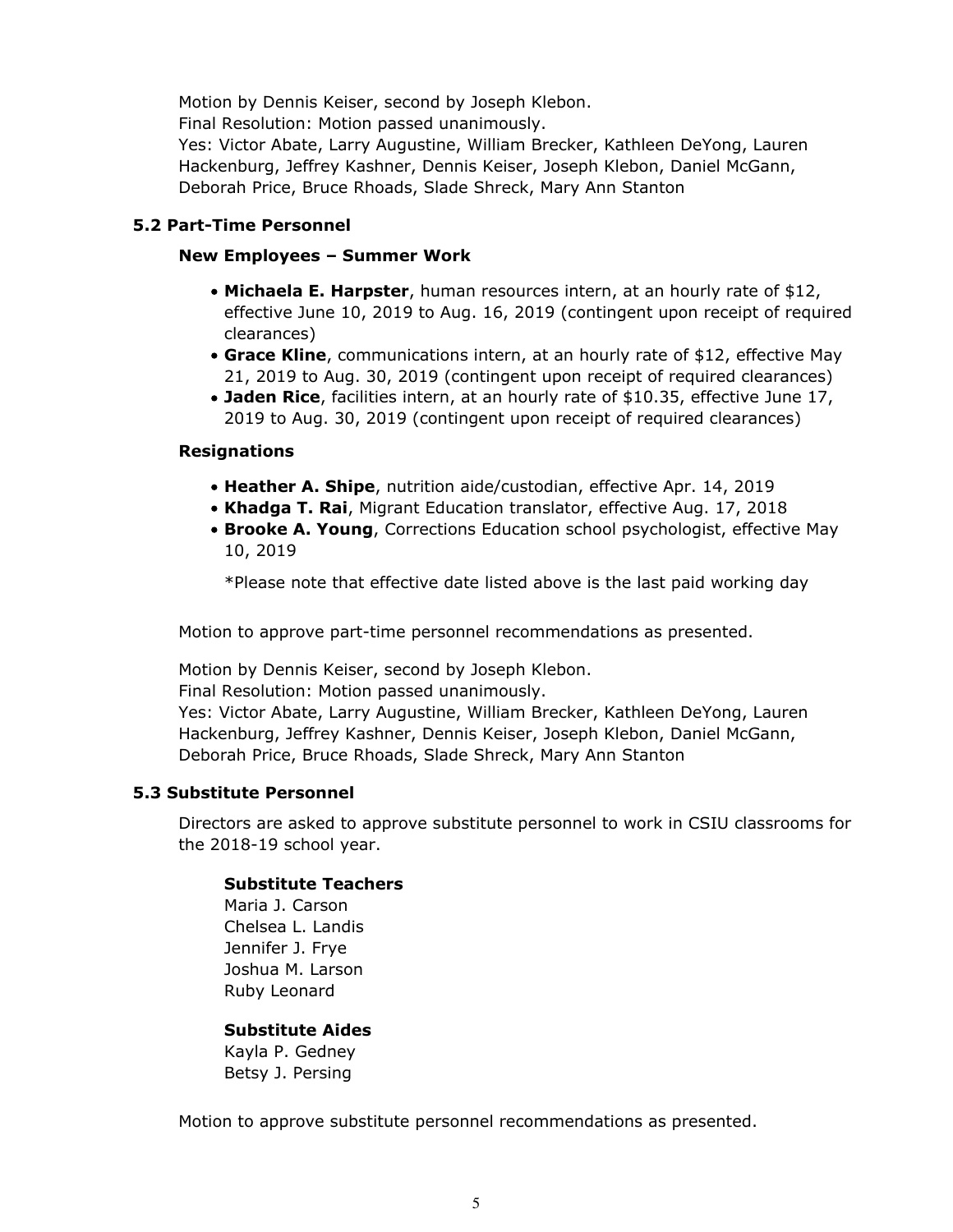Motion by Dennis Keiser, second by Joseph Klebon. Final Resolution: Motion passed unanimously.

Yes: Victor Abate, Larry Augustine, William Brecker, Kathleen DeYong, Lauren Hackenburg, Jeffrey Kashner, Dennis Keiser, Joseph Klebon, Daniel McGann, Deborah Price, Bruce Rhoads, Slade Shreck, Mary Ann Stanton

# **5.4 Salary Adjustments**

**Tanya R. Dynda,** instructional technology and STEM specialist from a current annual salary of \$75,599.73 to an annual salary of \$80,203.75, due to increased responsibilities, effective July 1, 2019

At its April meeting, the CSIU Board of Directors approved salary equity adjustments for Early Head Start family partners / home visitors, Early Head Start supervisors, Head Start assistant instructors, Head Start family health coordinators and Head Start regional team supervisors. Adjustments were retroactive to Dec. 1, 2018 and were funded through COLA grant awards and existing grant funding. Directors are being asked to approve three additional Head Start assistant instructors for the same salary equity adjustments.

- **Kiersten A. Buss**, Head Start assistant instructor, from hourly rate of \$9.62 to \$9.79
- **Sara C. Heimbach,** Head Start assistant instructor, from hourly rate of \$9.62 to \$9.79
- **Madison M. Lawless,** Head Start assistant instructor, from hourly rate of \$9.73 to \$9.90

Motion to approve full-time salary adjustments as presented.

Motion by Dennis Keiser, second by Joseph Klebon.

Final Resolution: Motion passed unanimously.

Yes: Victor Abate, Larry Augustine, William Brecker, Kathleen DeYong, Lauren Hackenburg, Jeffrey Kashner, Dennis Keiser, Joseph Klebon, Daniel McGann, Deborah Price, Bruce Rhoads, Slade Shreck, Mary Ann Stanton

# **5.5 Salary Correction**

**Linda Herr,** WATCH Project career coordinator, was listed in the March 20, 2019 agenda with an incorrect salary of \$35,598.50. The correct salary is \$33,598.50.

Motion to approve the correction to salary as presented.

Motion by Dennis Keiser, second by Joseph Klebon. Final Resolution: Motion passed unanimously. Yes: Victor Abate, Larry Augustine, William Brecker, Kathleen DeYong, Lauren Hackenburg, Jeffrey Kashner, Dennis Keiser, Joseph Klebon, Daniel McGann, Deborah Price, Bruce Rhoads, Slade Shreck, Mary Ann Stanton

# **6. BUILDINGS AND GROUNDS COMMITTEE – Daniel McGann, Chair; William Brecker, Jeffrey Kashner, Joseph Klebon and Bruce Rhoads, Committee Members**

# **6.1 Fire Alarm System Change Order**

Administration recommends approval of a change order to the contract with Kint Fire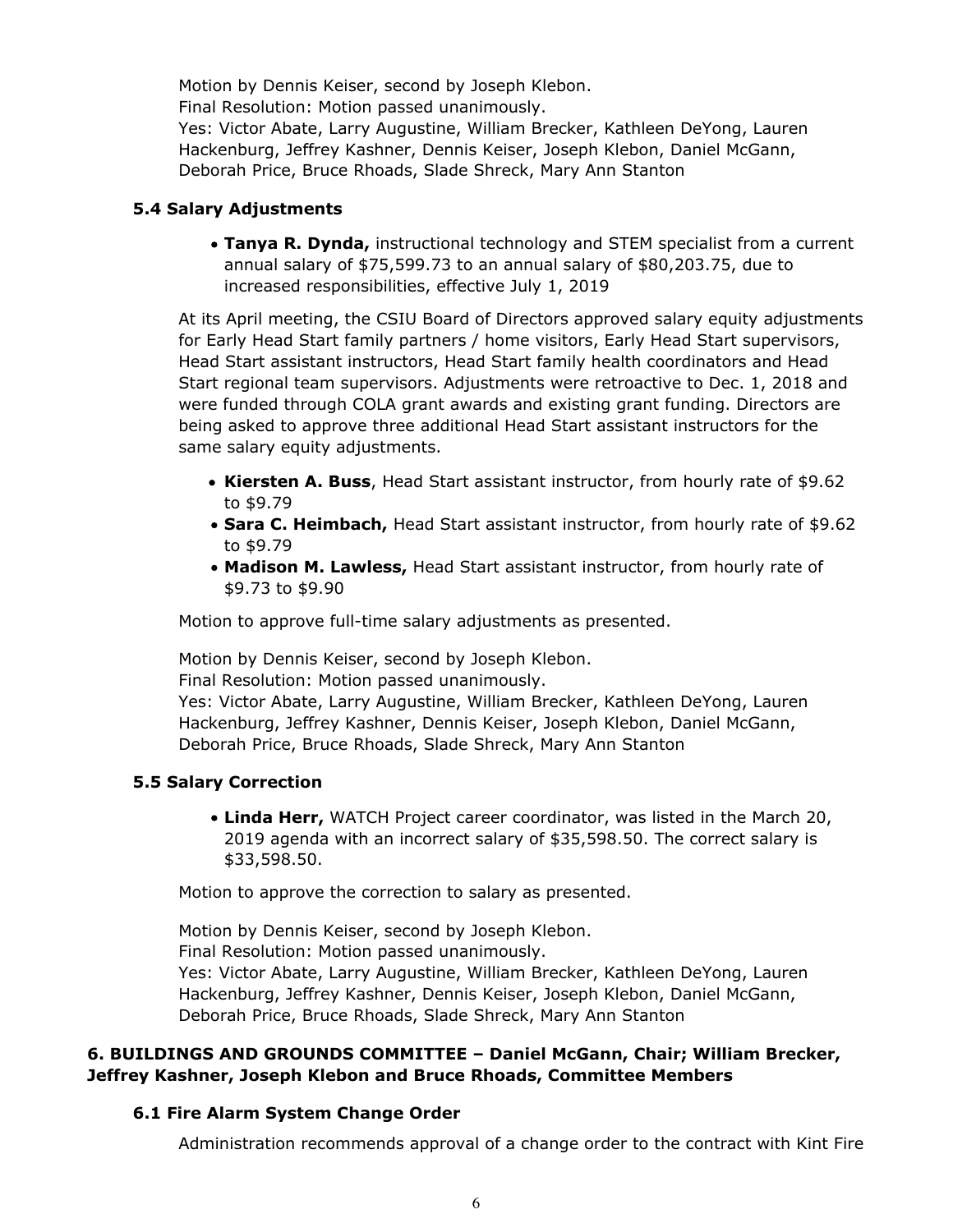Protection in the amount of \$8,767.96. This will increase the current contract total from \$68,665 to \$77,422.96. This change order will add a feature to the new fire alarm system that will provide connection to the existing phone system and the ability to make announcements anywhere in the building. This is particularly important in emergency situations. Funds for this change order are available in the capital reserve budget.

Motion to approve a change order with Kint Fire Protection as presented.

Motion by Daniel McGann, second by Dennis Keiser. Final Resolution: Motion passed unanimously. Yes: Victor Abate, Larry Augustine, William Brecker, Kathleen DeYong, Lauren Hackenburg, Jeffrey Kashner, Dennis Keiser, Joseph Klebon, Daniel McGann, Deborah Price, Bruce Rhoads, Slade Shreck, Mary Ann Stanton

## **6.2 Purchase of Passenger Van**

At its Nov. 14, 2018 meeting, the CSIU Board of Directors approved the purchase of a 10-passenger van to support the EdEx mail delivery program and students/programs at Work Foundations<sup>+</sup>. Due to manufacturing issues at the Ford Motor Company, that specific vehicle is no longer available; in its place, administration recommends approval to purchase a 2019 Ford Transit-150 passenger van from Sunbury Motors at a cost of \$32,237 per the COSTARS 026-053 purchasing agreement.

Motion to approve the purchase of 2019 Ford Transit-150 passenger van as presented.

Motion by Daniel McGann, second by Dennis Keiser.

Final Resolution: Motion passed unanimously.

Yes: Victor Abate, Larry Augustine, William Brecker, Kathleen DeYong, Lauren Hackenburg, Jeffrey Kashner, Dennis Keiser, Joseph Klebon, Daniel McGann, Deborah Price, Bruce Rhoads, Slade Shreck, Mary Ann Stanton

## **6.3 Engineering/Architect & Services Re-Bid contract**

Administration recommends approval of a rebid contract with HUNT Engineers, Architects & Surveyors, Towanda, Pa. to provide engineering and architectural services for re-design, bidding and project management for the construction of a pavilion in front of the CSIU central office at a cost of \$14,850. Funds are available in the capital reserve budget.

Motion to approve a contract with Hunt Engineers, Architects & Surveyors as presented.

Motion by Daniel McGann, second by Dennis Keiser. Final Resolution: Motion passed unanimously. Yes: Victor Abate, Larry Augustine, William Brecker, Kathleen DeYong, Lauren Hackenburg, Jeffrey Kashner, Dennis Keiser, Joseph Klebon, Daniel McGann, Deborah Price, Bruce Rhoads, Slade Shreck, Mary Ann Stanton

# **7. POLICY COMMITTEE - Daniel McGann, Chair; Larry Augustine and Bruce Rhoads, Committee Members**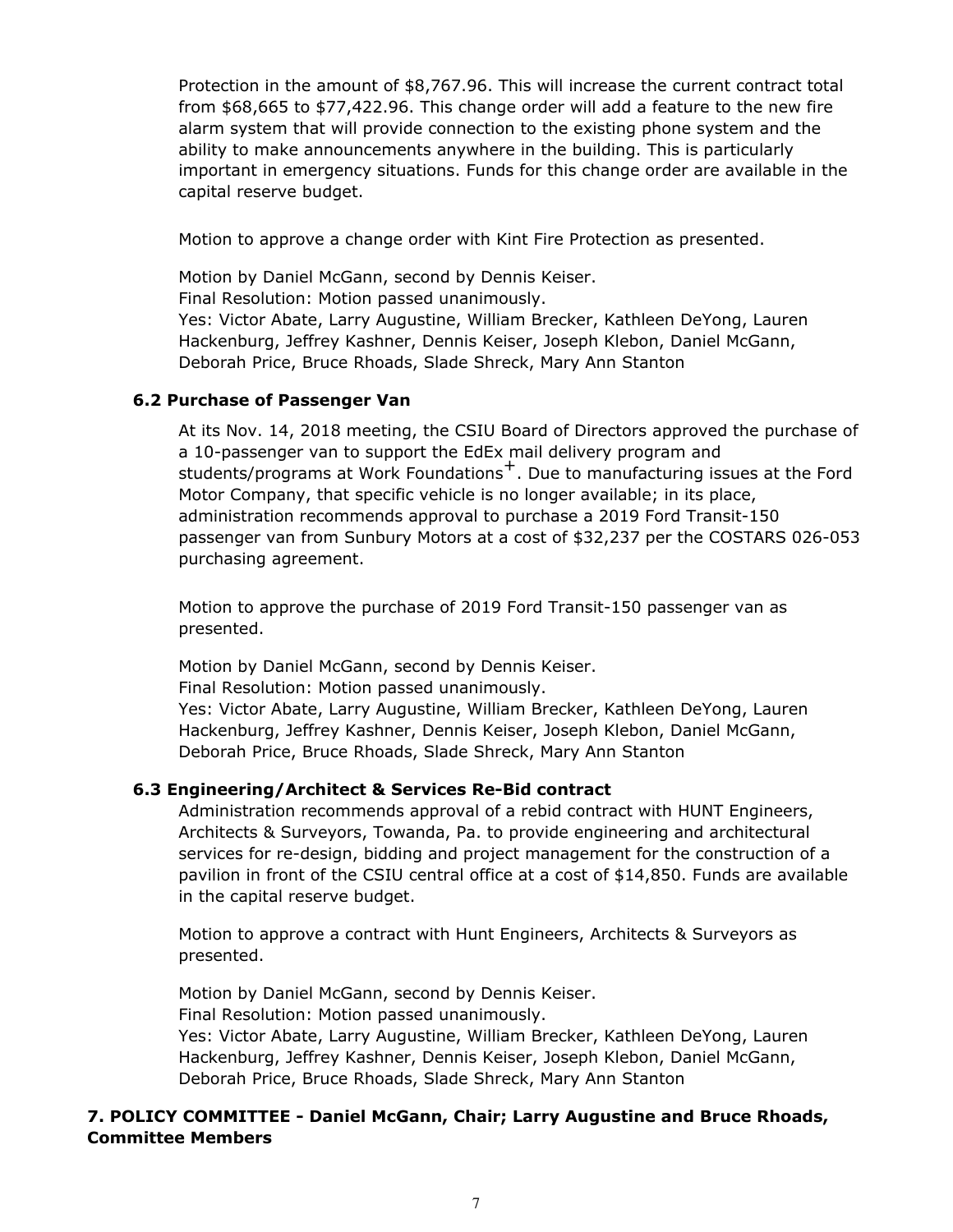No report.

# **8. NOMINATIONS COMMITTEE – Jeffrey Kashner, Chair; Kathleen DeYong and Slade Shreck, Committee Members**

## **8.1 Committee Report**

The Board President appointed the following board members to the Nominations Committee:

- Jeffrey Kashner, Chair
- Kathleen DeYong and Slade Shreck, Committee Members

The Committee met following the April meeting, and will present its recommendation for a slate of candidates for board officers at the June meeting. Election of officers for 2019-20 will take place at the June reorganization meeting.

## **9. EDUCATIONAL PROGRAM MATTERS**

## **9.1 Northumberland Area Head Start and Early Head Start (Attachments)**

According to federal regulations, the CSIU Board of Directors is the governing body of the CSIU's Head Start programs; therefore, the following items are presented for approval:

- Post-Award Budget Revision
- Head Start/Early Head Start Monthly Report for March 2019

Motion to approve the Head Start/Early Head Start items as presented.

Motion by Victor Abate, second by Daniel McGann.

Final Resolution: Motion passed unanimously.

Yes: Victor Abate, Larry Augustine, William Brecker, Kathleen DeYong, Lauren Hackenburg, Jeffrey Kashner, Dennis Keiser, Joseph Klebon, Daniel McGann, Deborah Price, Bruce Rhoads, Slade Shreck, Mary Ann Stanton

### **9.2 Classroom User Agreement**

The CSIU utilizes classroom space throughout the five-county region on an asneeded and as-available basis. Classroom space is needed and available at no cost to the CSIU during the 2019-20 school year in the Millville Area School District.

Motion to approve a Classroom User Agreement for the 2019-20 school year as presented.

Motion by Victor Abate, second by Daniel McGann.

Final Resolution: Motion passed unanimously.

Yes: Victor Abate, Larry Augustine, William Brecker, Kathleen DeYong, Lauren Hackenburg, Jeffrey Kashner, Dennis Keiser, Joseph Klebon, Daniel McGann, Deborah Price, Bruce Rhoads, Slade Shreck, Mary Ann Stanton

## **9.3 Early Intervention Training Contract**

Directors are asked to approve a contract for services with Lancaster-Lebanon Intermediate Unit to provide up to 20 hours of on-site ACCESS training, and up to 20 hours of web-based/phone ACCESS training/consultation, at a rate of \$75 per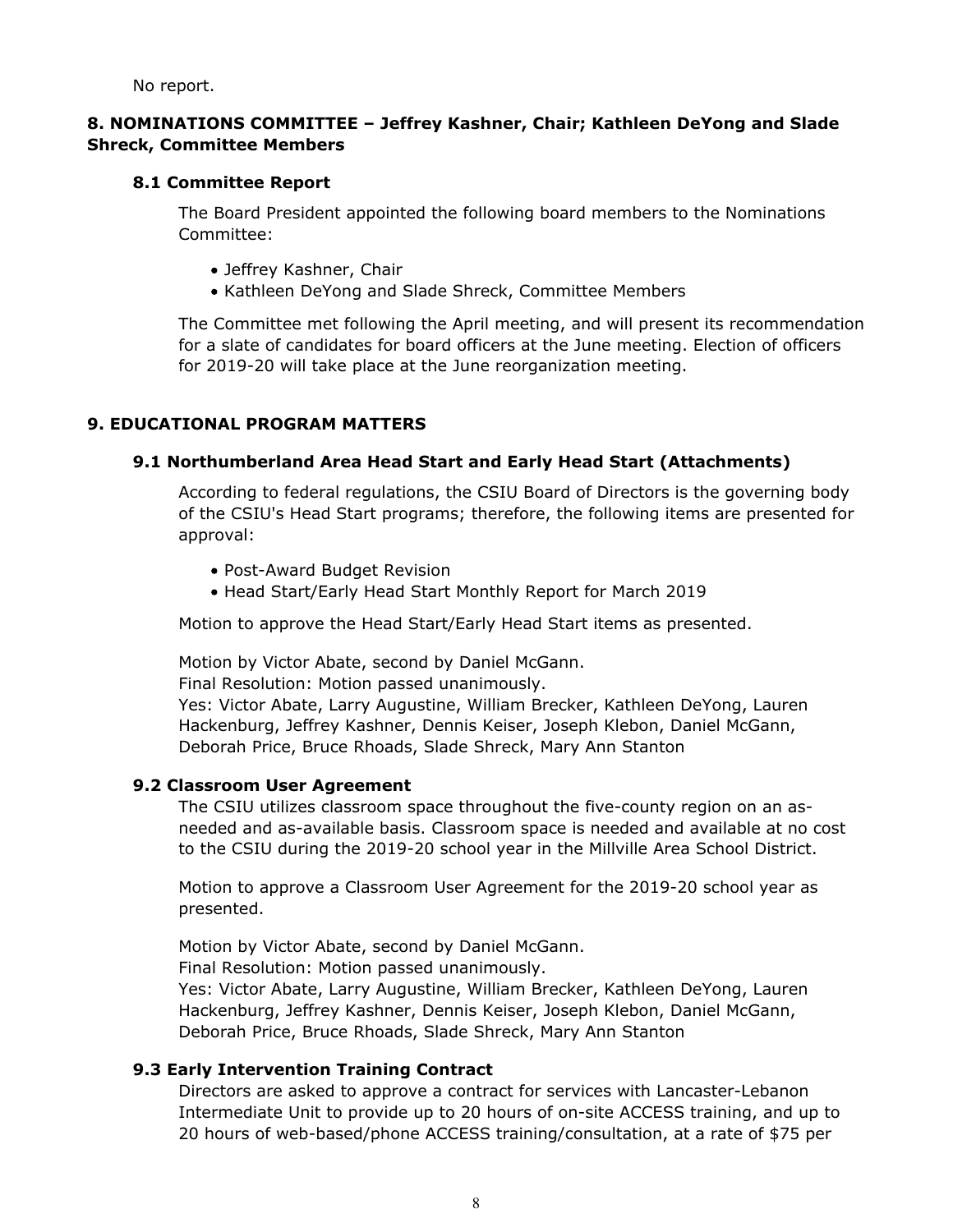hour for ACCESS program assistant or lead, and \$140 per hour for ACCESS supervisor, effective April 1, 2019 through June 30, 2019.

Motion to approve contract for training services for early intervention staff as presented.

Motion by Victor Abate, second by Daniel McGann. Final Resolution: Motion passed unanimously. Yes: Victor Abate, Larry Augustine, William Brecker, Kathleen DeYong, Lauren Hackenburg, Jeffrey Kashner, Dennis Keiser, Joseph Klebon, Daniel McGann, Deborah Price, Bruce Rhoads, Slade Shreck, Mary Ann Stanton

## **10. ADMINISTRATIVE MATTERS**

No report.

## **11. ADMINISTRATIVE REPORTS**

## **11.1 Executive Leadership - Dr. Kevin Singer, Executive Director**

### **12. EXECUTIVE SESSION**

President Augustine called an executive session at 7:21 p.m. regarding a personnel issue. The executive session concluded at 7:28 pm.

## **13. ADJOURNMENT**

### **13.1 Adjourn Meeting**

The meeting was adjourned by President Augustine at 7:30 p.m.

### **Respectfully submitted,**

**Daniel McGann Secretary**

**Amy Pfleegor Board Recording Secretary**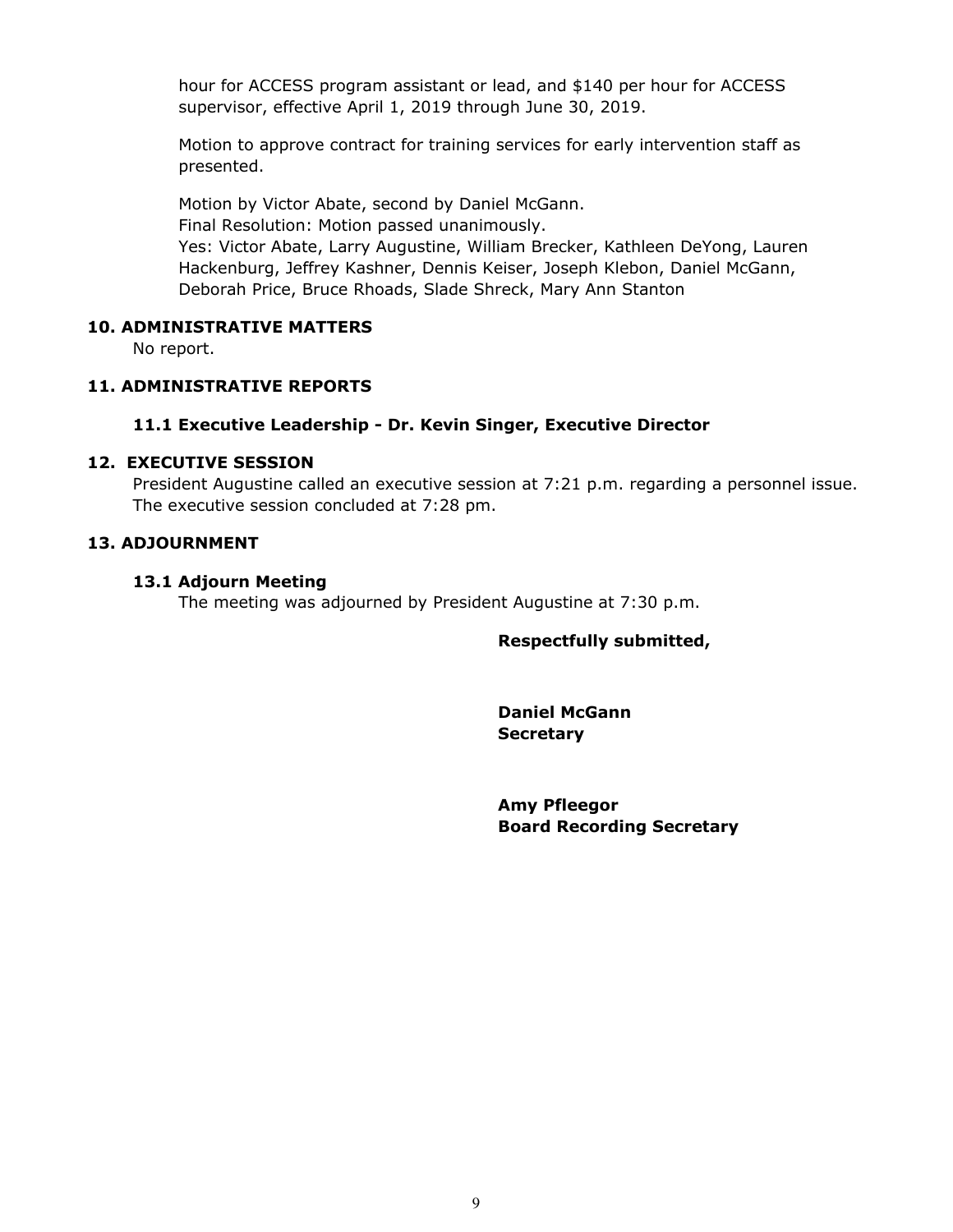## **14. INFORMATION ONLY**

### **14.1 Board Governance – Director Election 2019**

The following directors appear on the ballot for 2019 election to the CSIU Board of Directors to a full three-year term or to the balance of an unexpired term. Ballots have been sent to each district superintendent for directors to use in voting.

| <b>Nominee</b>            | <b>District</b>        | <b>Length of Term</b>                                                   |
|---------------------------|------------------------|-------------------------------------------------------------------------|
| <b>Kathleen DeYong</b>    | Benton Area            | July 1, 2019 - June 30, 2022                                            |
| <b>Lauren Hackenburg</b>  | Line Mountain          | April 17, 2019 - June 30, 2022<br>(Unexpired term through June<br>2019) |
| <b>Deborah Price</b>      | Millville Area         | July 1, 2019 - June 30, 2022                                            |
| <b>William Brecker</b>    | Mount Carmel Area      | July 1, 2019 - June 30, 2022                                            |
| Joseph Klebon             | Southern Columbia Area | July 1, 2019 - June 30, 2022                                            |
| <b>Tamara Hoffman</b>     | Warrior Run            | July 1, 2019 - June 30, 2022                                            |
| <b>Heather Hackenberg</b> | Danville Area          | through June 30, 2021                                                   |
| <b>Dr. Alvin Weaver</b>   | Milton Area            | through June 30, 2021                                                   |

## **14.2 Health Insurance Savings Report**

Since 1993, the CSIU has offered a monetary incentive program for employees who are eligible to receive health insurance coverage elsewhere. The monetary incentive provides payment to each employee in lieu of CSIU-provided health insurance coverage. The following table shows the savings to the CSIU over the past five years through the monetary incentive program.

| Year       | No. of<br><b>Employees</b><br>on Monetary<br><b>Incentive</b> | <b>Avoided</b><br><b>Health</b><br>Coverage<br><b>Costs</b> | <b>Total</b><br><b>Monetary</b><br><b>Incentive</b><br><b>Costs</b> | <b>Savings</b> |
|------------|---------------------------------------------------------------|-------------------------------------------------------------|---------------------------------------------------------------------|----------------|
| 2015       | 131                                                           | \$2,071,896                                                 | \$415,000                                                           | \$1,656,896    |
| 2016 (BU)  | 34                                                            | \$559,368                                                   | \$106,488                                                           | \$452,880      |
| 2016 (NBU) | 99                                                            | \$1,177,308                                                 | \$297,000                                                           | \$880,308      |
| 2017 (BU)  | 36                                                            | \$563,846                                                   | \$116,640                                                           | \$447,206      |
| 2017 (NBU) | 108                                                           | \$1,217,203                                                 | \$324,000                                                           | \$893,203      |
| 2018 (BU)  | 37                                                            | \$619,025                                                   | \$130,536                                                           | \$488,489      |
| 2018 (NBU) | 108                                                           | \$1,199,837                                                 | \$324,000                                                           | \$875,837      |
| 2019 (BU)  | 40                                                            | \$716,400                                                   | \$153,919                                                           | \$562,481      |
| 2019 (NBU) | 117                                                           | \$1,613,477                                                 | \$409,498                                                           | \$1,203,979    |
|            |                                                               |                                                             |                                                                     |                |

### **Total 5-Year Savings \$7,461,279**

Bargaining unit (BU) and non-bargaining unit (NBU) staff receive a payment of \$4,000 paid biweekly.

# **14.3 Human Resources – Staff Leaves of Absences**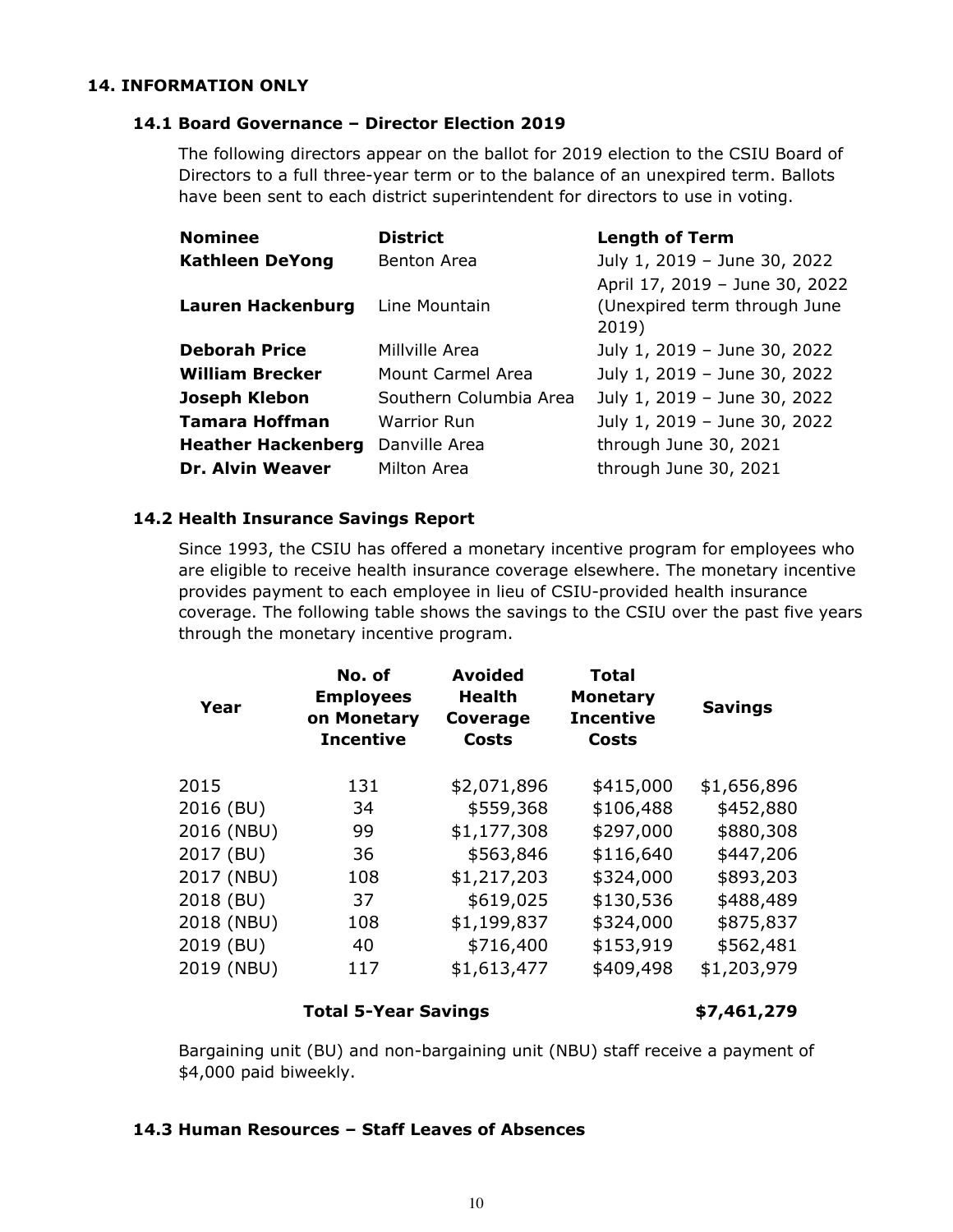## **Paid Leaves of Absence**

- **Nicola Y. Manning-Davenport**, PIMS client support specialist II, effective April 23, 2019 to May 31, 2019
- **Jessica B. Harry**, special education program supervisor, effective May 27, 2019 to July 8, 2019, intermittent July 9, 2019 to Aug. 20, 2019
- **Danielle M. Zeigler,** Early Intervention program supervisor, effective July 29, 2019 to Oct. 22, 2019

## **Extension of Paid Leave of Absence**

**Katrina L. DelVecchio**, senior software quality assurance specialist III, effective May 13, 2019 to June 10, 2019

## **Paid/Unpaid Leave of Absence**

**Tegan M. Kessler,** Early Head Start family partner/home visitor, effective June 16, 2019 to Sept. 9, 2019

## **Unpaid Leave of Absence**

**Christopher A. Maust**, Head Start assistant instructor, intermittent leave starting April 23, 2019

## **Return from Paid Leaves of Absence**

- **Steven K. Kennedy**, telecommunications web consultant, effective May 13, 2019
- **Jolene Stassel,** Early Intervention teacher, effective April 23, 2019

### **Return from Unpaid Leaves of Absence**

- **Danielle C. Berninger,** teacher of deaf/hard hearing, effective April 22, 2019
- **Lynette M. Pauling**, Pre-K Counts associate instructor, effective May 6, 2019

# **14.4 Human Resources - Completion of New Employee Probationary Periods**

**Julie A. Witmer**, human resources technician, effective April 26, 2019

## **14.5 Public Surplus – Online Auction**

The following items will be included in the next CSIU online auction, using the Public Surplus auction service for public and educational agencies:

- (1) 2009 Ford E-150 Cargo Van
- (1) 2005 Pontiac Montana
- (5) Apple iPhones Model 6
- (1) Scrap Pile Miscellaneous Items
- (15) Office Chairs

### **14.6 Administration – Staff Travel**

**Ines L. Vega**, statewide parent and special projects coordinator, will attend the *2019 National Family and Community Engagement Conference* on July 10-12, 2019 in Reno, Nev. While there, she will receive professional development and the opportunity to network with state leaders, school and district leaders,